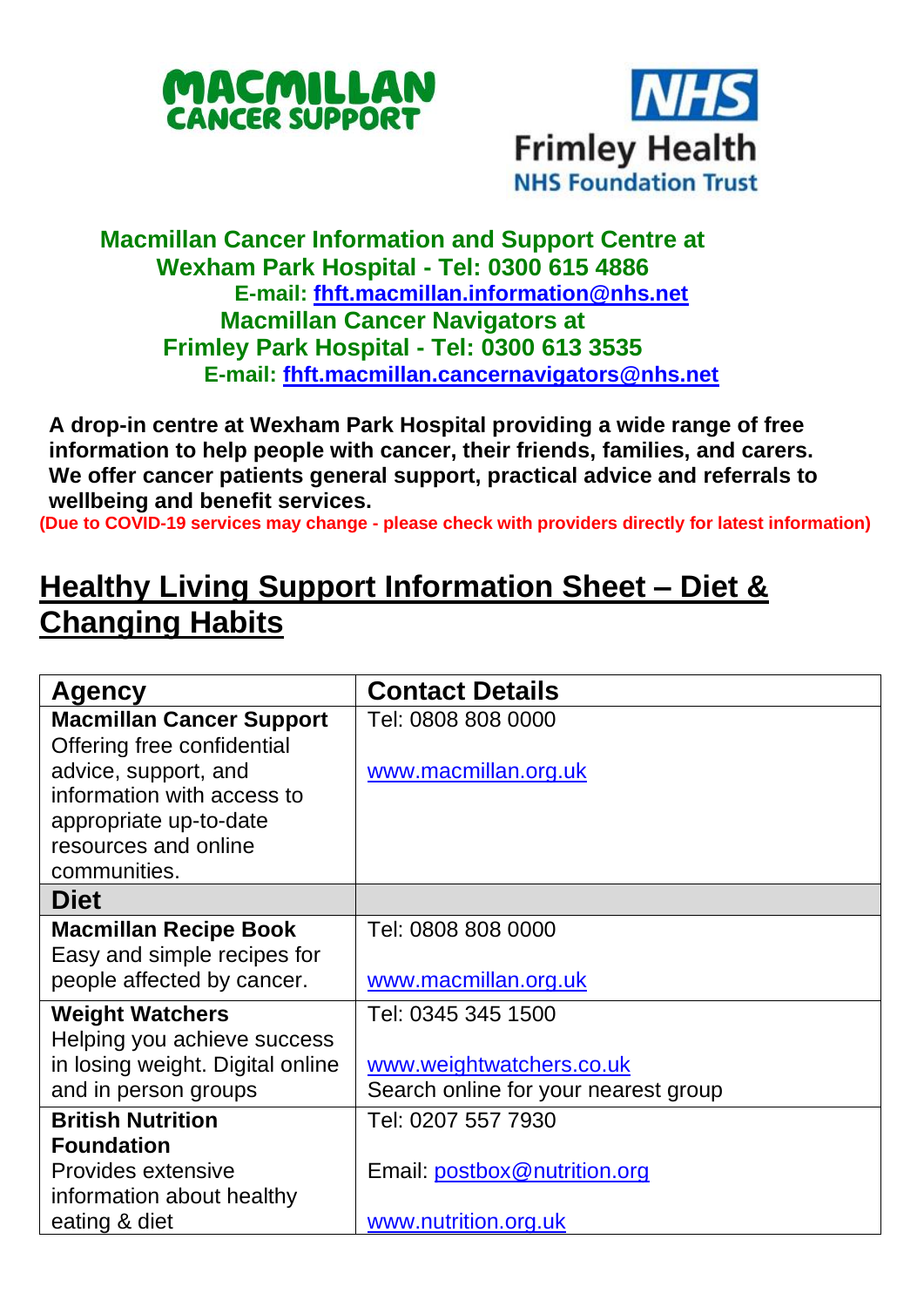| <b>Slimming World</b>                          | Tel: 0344 892 0400                            |  |  |
|------------------------------------------------|-----------------------------------------------|--|--|
| A warm, friendly group is the                  | www.slimmingworld.co.uk                       |  |  |
| very best place to learn how                   |                                               |  |  |
| to lose weight and get all the                 | Slough: St Francis Church Langley             |  |  |
| support you need to achieve                    | Ben - 07974 193562                            |  |  |
| your target from £5 per week.                  |                                               |  |  |
| <b>Slimming World Online</b>                   | Hampshire: Farnborough RUFC                   |  |  |
| Perfect for anyone who can't                   | Alison - 07800 838546 & Rachel - 07885 851748 |  |  |
| make it to a local group.                      |                                               |  |  |
| Slimming World online will                     | Surrey: Frogmore Social Hall                  |  |  |
| guide you towards a                            | Susie - 07729 953594                          |  |  |
| healthier, fitter, slimmer you.                |                                               |  |  |
|                                                | Use postcode search for other venues          |  |  |
| <b>Wiltshire Farm Foods</b>                    | Tel: 0800 077 3100                            |  |  |
| Frozen meal home delivery                      |                                               |  |  |
| service catering for special                   | www.wiltshirefarmfoods.com                    |  |  |
| diets.                                         |                                               |  |  |
| <b>Chemo Cookery Club book.</b>                | Website contact only                          |  |  |
| 150 delicious recipes for your                 |                                               |  |  |
| journey to recovery by                         | www.amazon.co.uk                              |  |  |
| Penny Ericson.                                 |                                               |  |  |
| <b>Changing Habits</b>                         |                                               |  |  |
| <b>NHS Smoke Free</b>                          | Website contact only                          |  |  |
| Support, expert advice, and                    |                                               |  |  |
| tools to help you stop                         | www.smokefree.nhs.uk                          |  |  |
| smoking                                        |                                               |  |  |
| <b>NHS</b>                                     | <b>NHS Smokefree</b>                          |  |  |
| <b>SMOKE</b>                                   |                                               |  |  |
|                                                | Designed to help you quit smoking in 28 days. |  |  |
|                                                |                                               |  |  |
| <b>Berkshire Smoke Free Life</b>               | Tel: 0118 449 2026                            |  |  |
| Clinic held at Wexham Park                     | Tuesday 9.30am-4pm contact Fadwa 07917        |  |  |
| Hospital.                                      | 826624                                        |  |  |
| Text QUIT 66777                                | Thursday 9.30am-12.30pm contact Saima 07852   |  |  |
| Workshops TBC Jan 2021                         | 010417                                        |  |  |
|                                                |                                               |  |  |
|                                                | www.smokefreelifeberkshire.com                |  |  |
| <b>Health and Wellbeing</b>                    | Tel: 0800 061 4734                            |  |  |
| Slough                                         | 01753 373646                                  |  |  |
| Take the online lifestyle quiz                 |                                               |  |  |
|                                                |                                               |  |  |
| and get professional                           | Email: info.hws@nhs.net                       |  |  |
| recommendations to the                         |                                               |  |  |
| services you need to access                    | www.healthandwellbeingslough.co.uk            |  |  |
| to improve your health and<br>lifestyle today. |                                               |  |  |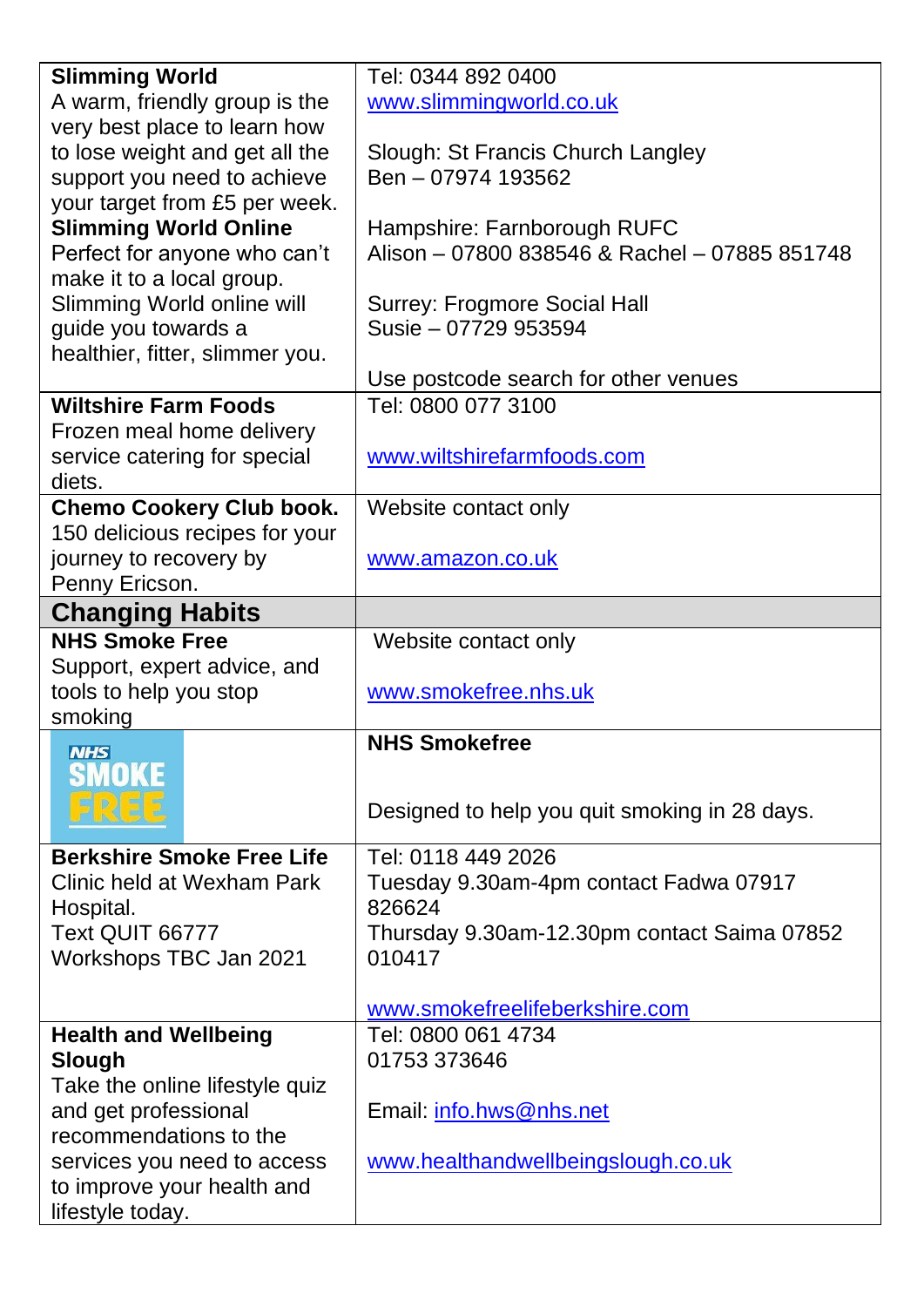| Smokefree Hampshire -                                                                                                 | Tel: 01264 563039                                                                                                                                                                                                                                                                                                                                                               |
|-----------------------------------------------------------------------------------------------------------------------|---------------------------------------------------------------------------------------------------------------------------------------------------------------------------------------------------------------------------------------------------------------------------------------------------------------------------------------------------------------------------------|
| online and telephone support                                                                                          | Text QUIT to 66777                                                                                                                                                                                                                                                                                                                                                              |
|                                                                                                                       | www.smokefreehampshire.co.uk/                                                                                                                                                                                                                                                                                                                                                   |
| One You Surrey - helping                                                                                              | www.healthysurrey.org.uk/smoking#quit                                                                                                                                                                                                                                                                                                                                           |
| residents become smoke free                                                                                           | 11 clinics in area review website for nearest.                                                                                                                                                                                                                                                                                                                                  |
|                                                                                                                       | Tel: 01737 652166                                                                                                                                                                                                                                                                                                                                                               |
|                                                                                                                       | Text: 07494 681070                                                                                                                                                                                                                                                                                                                                                              |
| <b>Drink Aware</b>                                                                                                    | Tel: 0207 766 9900                                                                                                                                                                                                                                                                                                                                                              |
| A website offering help and<br>support on making changes<br>to your consumption of                                    | www.drinkaware.co.uk                                                                                                                                                                                                                                                                                                                                                            |
| alcohol.                                                                                                              | E-mail: contact@drinkaware.co.uk                                                                                                                                                                                                                                                                                                                                                |
| <b>ONE YOU</b>                                                                                                        | <b>One You Drink Free Days</b><br>A simple and easy way to track the days you drink<br>alcohol and the days you don't.                                                                                                                                                                                                                                                          |
|                                                                                                                       | <b>Change4Life Smart Recipes.</b><br>Search over 160 easy, calorie-counted recipes<br>across breakfast, lunch, dinner, dessert and snacks<br>with Smart Recipes. The recipes are easy to follow<br>and quick to make, most of them will feed a family<br>of four for around £5. With the click of a button, you<br>can plan all your day's meals and create<br>a shopping list. |
| Live Well, Stay Well, Bucks                                                                                           | Tel: 01628 857 311                                                                                                                                                                                                                                                                                                                                                              |
| A FREE health improvement<br>service available to anyone<br>over the age of 18. We are<br>experts in working with     | Email: PARKWOOD.livewllstaywell@nhs.net                                                                                                                                                                                                                                                                                                                                         |
| members of the public and<br>supporting them to make<br>changes to their lifestyles that<br>lead to a healthier life. | www.livewellstaywellbucks.co.uk                                                                                                                                                                                                                                                                                                                                                 |
| <b>Active Surrey - Programmes</b>                                                                                     | Tel: 01483 518944                                                                                                                                                                                                                                                                                                                                                               |
| to support health and<br>wellbeing of residents.<br>Register of activiries                                            | Email: active.surrey@surreycc.gov.uk                                                                                                                                                                                                                                                                                                                                            |
|                                                                                                                       | www.activesurrey.com/Health                                                                                                                                                                                                                                                                                                                                                     |